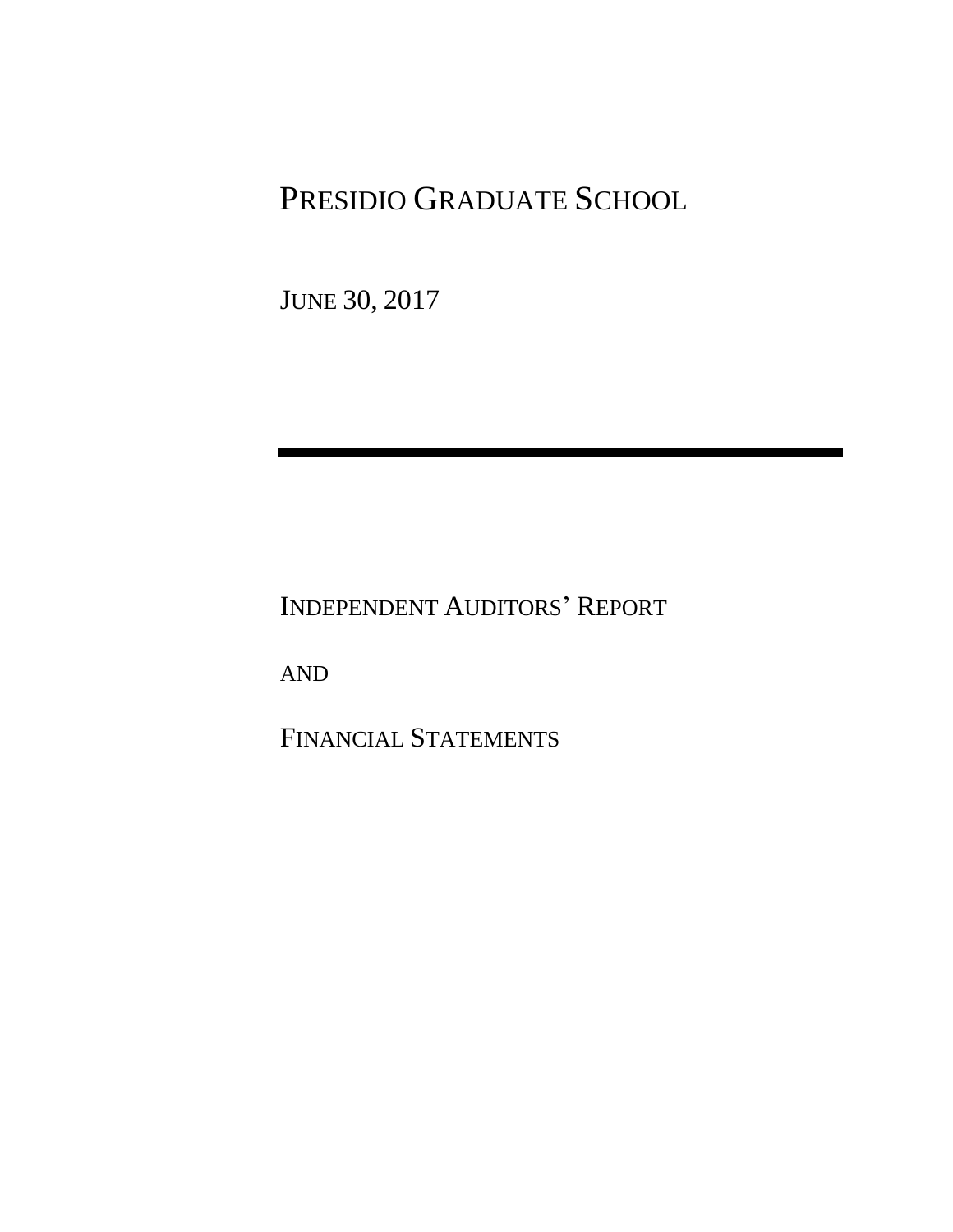#### **Independent Auditors' Report and Financial Statements**

| <b>Independent Auditors' Report</b>    | $1 - 2$        |
|----------------------------------------|----------------|
| <b>Financial Statements</b>            |                |
| <b>Statement of Financial Position</b> | 3              |
| <b>Statement of Activities</b>         | $\overline{4}$ |
| <b>Statement of Cash Flows</b>         | 5              |
| <b>Notes to Financial Statements</b>   | $6 - 16$       |
| <b>Supplementary Information</b>       |                |

Schedule of Functional Expense 17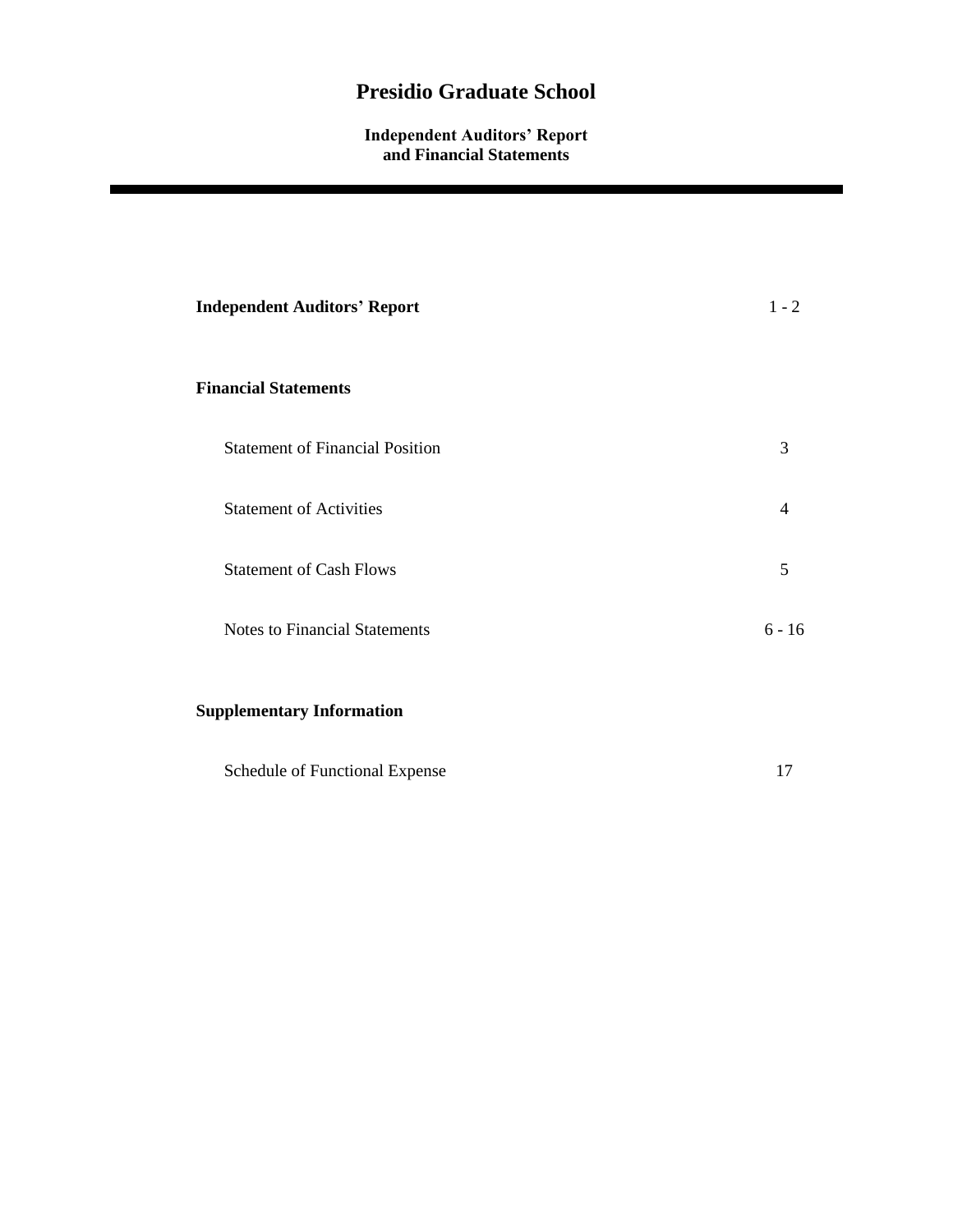

**A Century Strong** 

#### **Independent Auditors' Report**

THE BOARD OF DIRECTORS PRESIDIO GRADUATE SCHOOL San Francisco, California

#### **Report on the Financial Statements**

We have audited the accompanying financial statements of **Presidio Graduate School** (the School), which comprise the statement of financial position as of June 30, 2017, and the related statements of activities, and cash flows for the year then ended, and the related notes to the financial statements.

#### **Management's Responsibility for the Financial Statements**

Management is responsible for the preparation and fair presentation of these financial statements in accordance with accounting principles generally accepted in the United States of America; this includes the design, implementation, and maintenance of internal control relevant to the preparation and fair presentation of financial statements that are free from material misstatement, whether due to fraud or error.

#### **Auditors' Responsibility**

Our responsibility is to express an opinion on these financial statements based on our audit. We conducted our audit in accordance with auditing standards generally accepted in the United States of America. Those standards require that we plan and perform the audit to obtain reasonable assurance about whether the financial statements are free from material misstatement.

An audit involves performing procedures to obtain audit evidence about the amounts and disclosures in the financial statements. The procedures selected depend on the auditor's judgment, including the assessment of the risks of material misstatement of the financial statements, whether due to fraud or error. In making those risk assessments, the auditor considers internal control relevant to the entity's preparation and fair presentation of the financial statements in order to design audit procedures that are appropriate in the circumstances, but not for the purpose of expressing an opinion on the effectiveness of the entity's internal control. Accordingly, we express no such opinion. An audit also includes evaluating the appropriateness of accounting policies used and the reasonableness of significant accounting estimates made by management, as well as evaluating the overall presentation of the financial statements.

1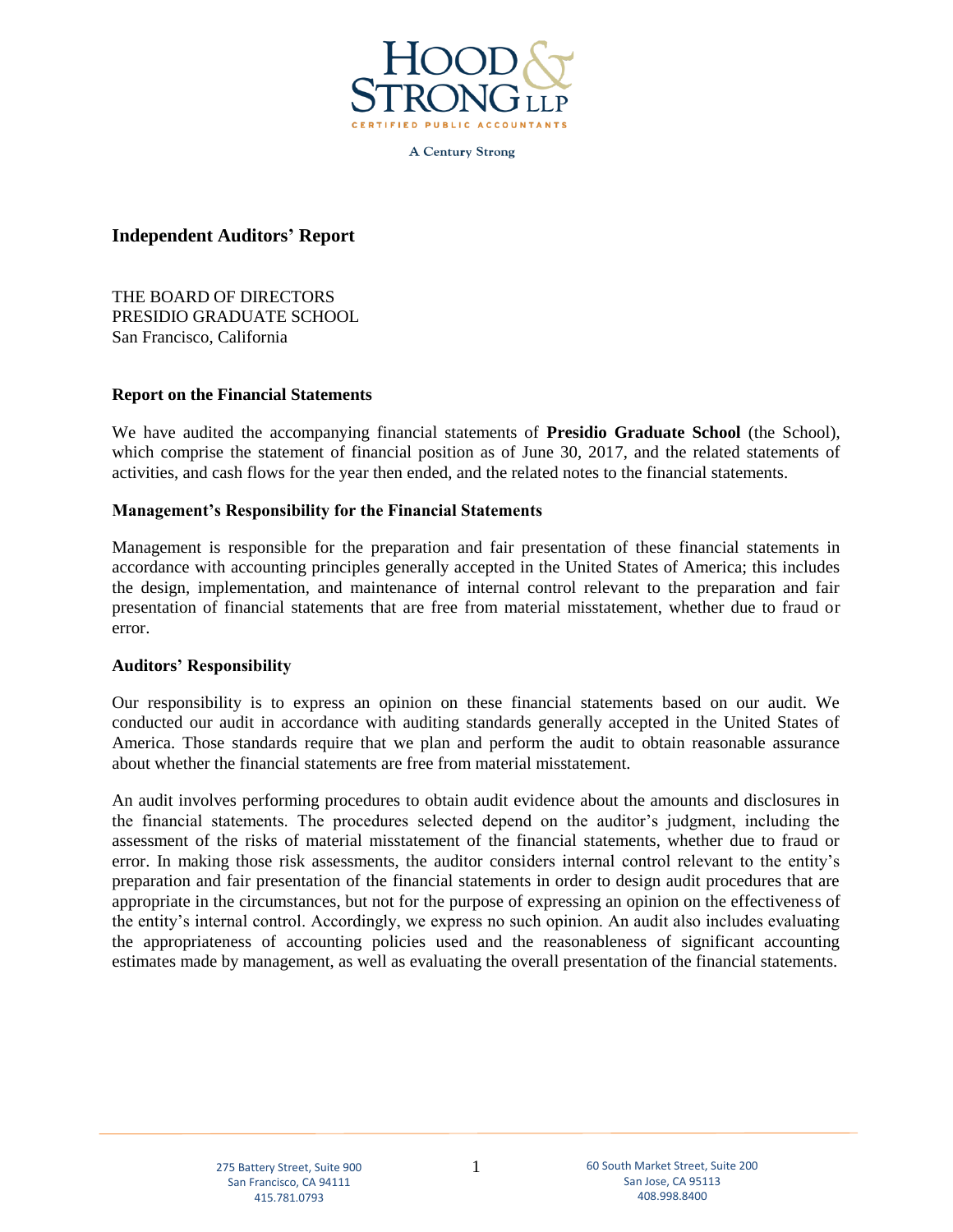We believe that the audit evidence we have obtained is sufficient and appropriate to provide a basis for our audit opinion.

#### **Opinion**

In our opinion, the financial statements referred to above present fairly, in all material respects, the financial position of Presidio Graduate School as of June 30, 2017, and the changes in its net assets and its cash flows for the year then ended, in accordance with accounting principles generally accepted in the United States of America.

#### **Supplementary Information**

Our audit was conducted for the purpose of forming an opinion on the financial statements as a whole. The accompanying supplementary schedules of functional expense on page 17 are presented for purposes of additional analysis and are not a required part of the financial statements. Such information is the responsibility of management and was derived from and relates directly to the underlying accounting and other records used to prepare the financial statements. The information has been subjected to the auditing procedures applied in the audits of the financial statements and certain additional procedures, including comparing and reconciling such information directly to the underlying accounting and other records used to prepare the financial statements or to the financial statements themselves, and other additional procedures in accordance with auditing standards generally accepted in the United States of America. In our opinion, the information is fairly stated in all material respects in relation to the financial statements as a whole.

Hood & Strong LLP

San Francisco, California March 27, 2018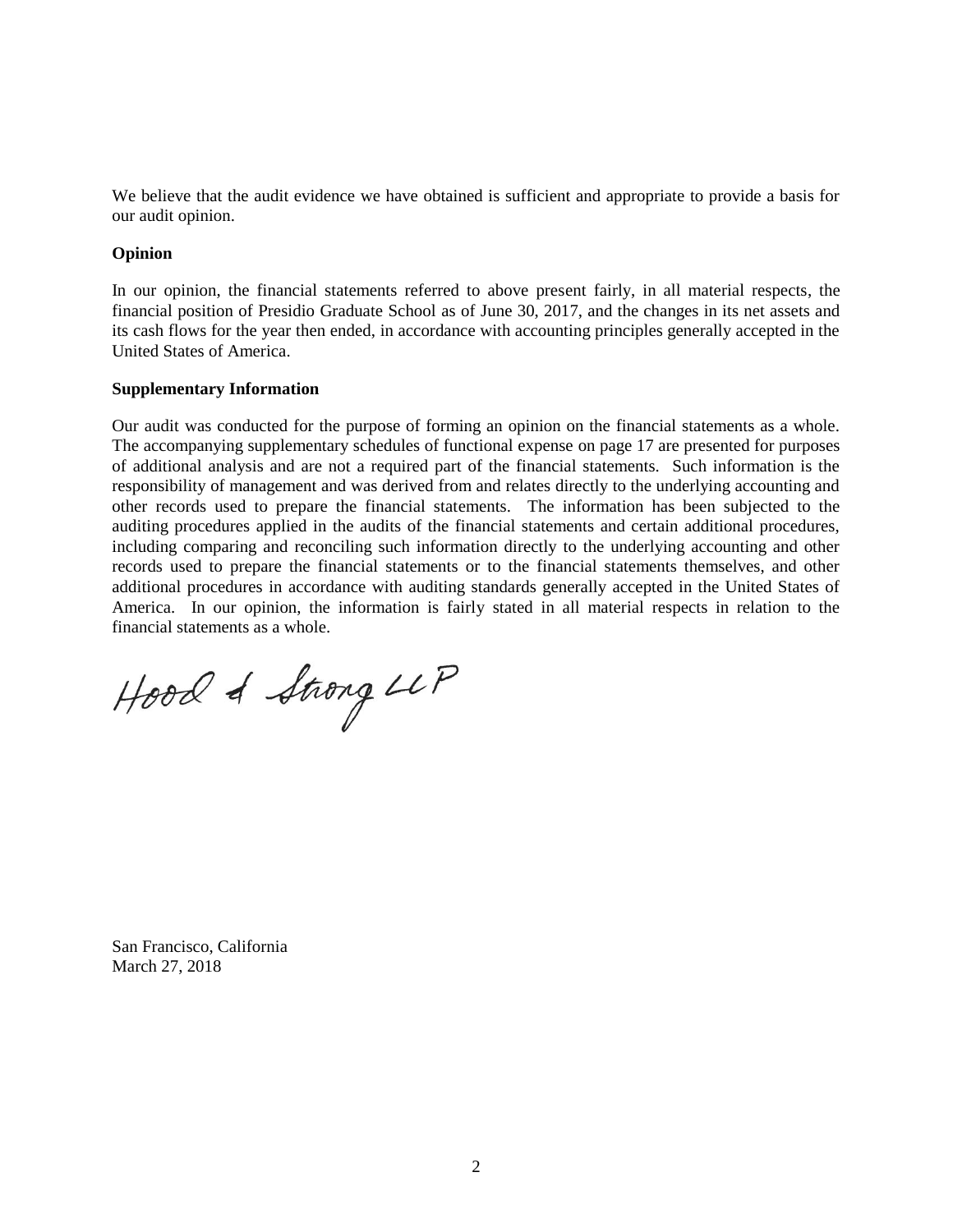#### **Statement of Financial Position**

*June 30, 2017*

#### **Assets:**

| Cash and cash equivalents                          | $\mathsf{\$}$ | 453,114           |
|----------------------------------------------------|---------------|-------------------|
| Tuitions receivable, net of allowance for doubtful |               |                   |
| accounts of \$108,000<br>Pledges receivable        |               | 210,039<br>93,975 |
| Receivable from HotChalk Inc.                      |               | 233,000           |
| Other assets                                       |               | 20,556            |
| Prepaid expenses                                   |               | 93,856            |
| Security deposits                                  |               | 63,094            |
| Refundable bond                                    |               | 250,000           |
| Property and equipment, net                        |               | 108,111           |
|                                                    |               |                   |
| <b>Total Assets</b>                                | \$            | 1,525,745         |
|                                                    |               |                   |
| <b>Liabilities and Net Assets</b>                  |               |                   |
| <b>Liabilities:</b>                                |               |                   |
| Accounts payable                                   | \$            | 112,618           |
| Accrued expenses                                   |               | 199,834           |
| Deferred tuition revenue                           |               | 73,923            |
| Other liability                                    |               | 66,534            |
| Notes payable                                      |               | 200,000           |
| Acquisition indebtedness                           |               | 334,549           |
| <b>Total liabilities</b>                           |               | 987,458           |
| <b>Net Assets:</b>                                 |               |                   |
| Unrestricted                                       |               |                   |
|                                                    |               | 265,634           |
| Temporarily restricted                             |               | 272,653           |
| Total net assets                                   |               | 538,287           |
| <b>Total Liabilities and Net Assets</b>            | \$            | 1,525,745         |

See accompanying notes to financial statements.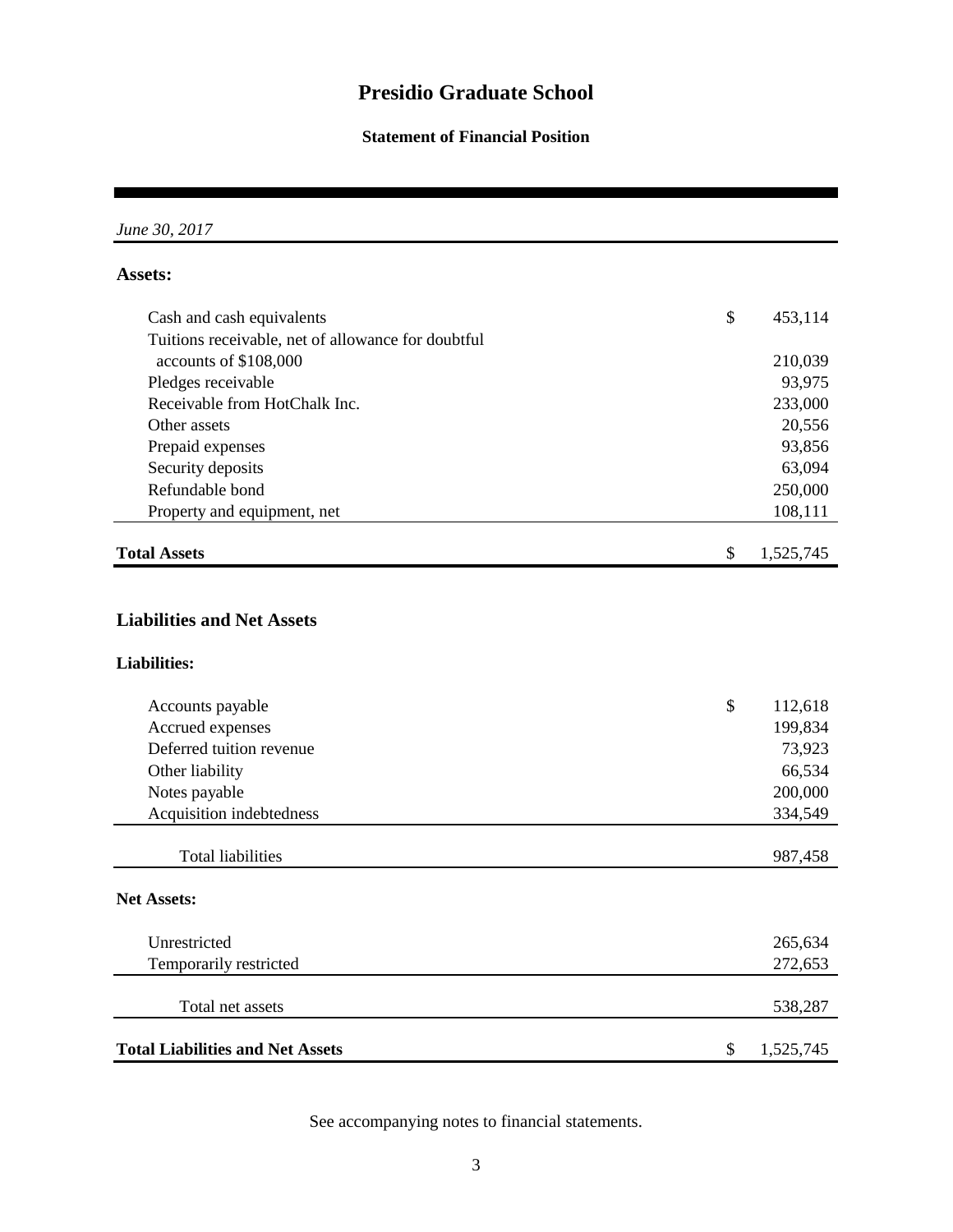### **Statement of Activities and Changes in Net Assets**

| Year Ended June 30, 2017                                         |    |              |                           |             |    |             |  |
|------------------------------------------------------------------|----|--------------|---------------------------|-------------|----|-------------|--|
|                                                                  |    | Unrestricted | Temporarily<br>Restricted |             |    | Total       |  |
| <b>Revenues, Support and Gains (Losses):</b><br>Tuition and fees |    | 4,855,846    |                           |             | \$ | 4,855,846   |  |
| Institutional student aid                                        |    | (566, 717)   |                           |             |    | (566, 717)  |  |
| Net tuition and fees                                             |    | 4,289,129    |                           |             |    | 4,289,129   |  |
| Contributions and grants                                         |    | 918,974      | \$                        | 181,708     |    | 1,100,682   |  |
| Loss due to pledge cancellation (Note 9)                         |    |              |                           | (1,425,203) |    | (1,425,203) |  |
| Other income                                                     |    | 351,539      |                           |             |    | 351,539     |  |
| Net assets released from restrictions                            |    | 422,767      |                           | (422, 767)  |    |             |  |
| Total revenue and support                                        |    | 5,982,409    |                           | (1,666,262) |    | 4,316,147   |  |
| <b>Expenses:</b>                                                 |    |              |                           |             |    |             |  |
| Institutional support                                            |    | 1,890,623    |                           |             |    | 1,890,623   |  |
| Student services                                                 |    | 1,187,460    |                           |             |    | 1,187,460   |  |
| Instruction                                                      |    | 2,258,560    |                           |             |    | 2,258,560   |  |
| Academic support                                                 |    | 471,228      |                           |             |    | 471,228     |  |
| Total expenses                                                   |    | 5,807,871    |                           |             |    | 5,807,871   |  |
| <b>Total Change in Net Assets</b>                                |    | 174,538      |                           | (1,666,262) |    | (1,491,724) |  |
| Net Assets, beginning of year                                    |    | 91,096       |                           | 1,938,915   |    | 2,030,011   |  |
| Net Assets, end of year                                          | \$ | 265,634      | \$                        | 272,653     | \$ | 538,287     |  |

See accompanying notes to financial statements.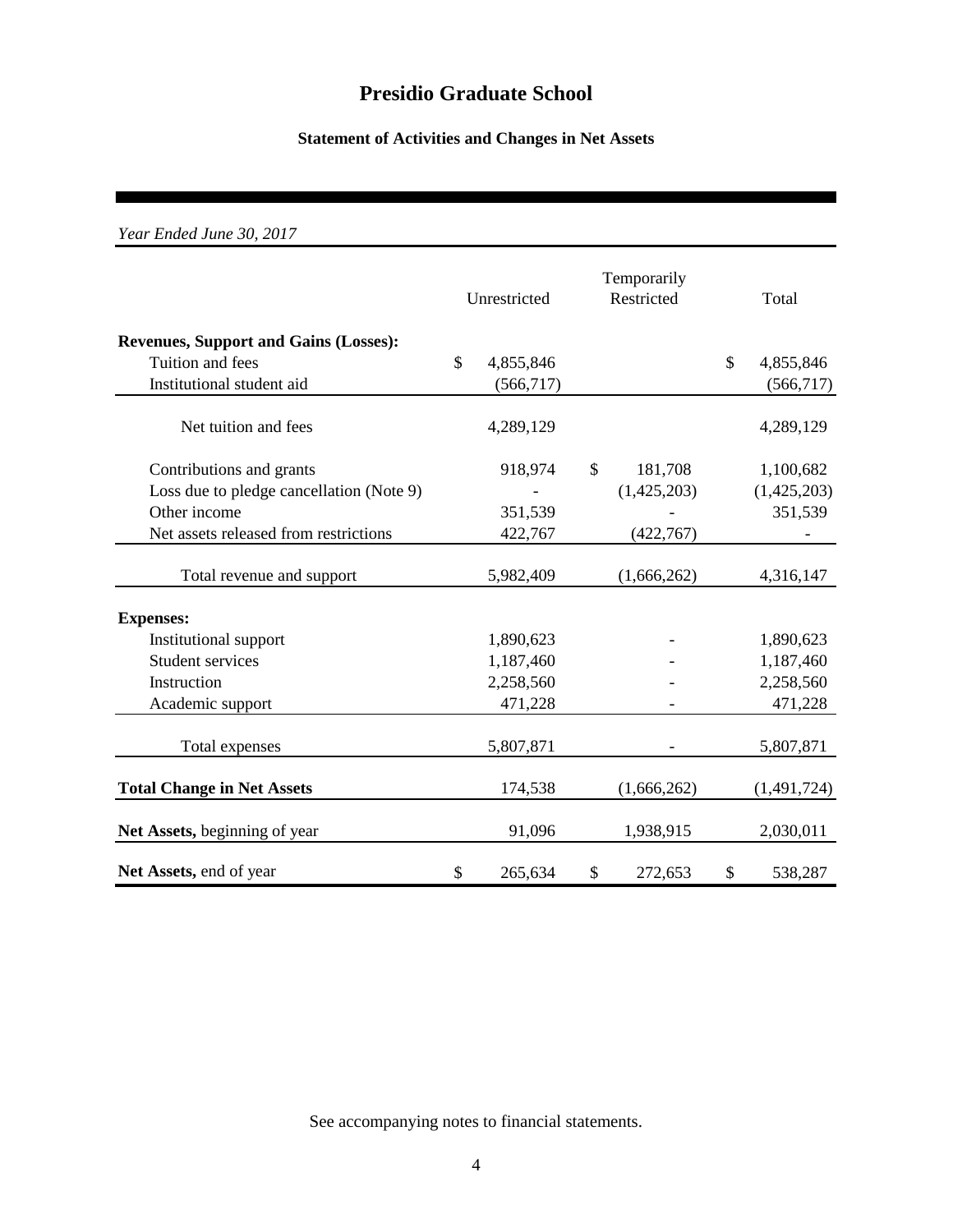#### **Statement of Cash Flows**

| Year Ended June 30, 2017                            |                   |
|-----------------------------------------------------|-------------------|
| <b>Operating Activities:</b>                        |                   |
| Change in net assets                                | \$<br>(1,491,724) |
| Adjustments to reconcile change in net assets to    |                   |
| net cash provided by operating activities:          |                   |
| Depreciation and amortization                       | 90,488            |
| Acquisition expense - Pinchot University            | 248,289           |
| Changes in operating assets and liabilities:        |                   |
| Tuitions receivable                                 | 15,155            |
| Pledges receivable                                  | 1,838,939         |
| Receivable from HotChalk Inc.                       | (233,000)         |
| Other assets                                        | 78,214            |
| Prepaid expense                                     | (22,170)          |
| Security deposits                                   | (25,500)          |
| Accounts payable                                    | (326, 238)        |
| Accrued expenses                                    | 68,406            |
| Deferred revenue                                    | 31,751            |
| Other liabilities                                   | 66,534            |
|                                                     |                   |
| Net cash provided by operating activities           | 339,144           |
|                                                     |                   |
| <b>Investing Activities:</b>                        |                   |
| Acquisition cash received                           | 79,851            |
| Purchase of property and equipment                  | (46, 341)         |
| Net cash provided by investing activities           | 33,510            |
|                                                     |                   |
| <b>Financing Activities:</b>                        |                   |
| Proceeds from borrowings                            | 50,386            |
| Payment of debt                                     | (285, 283)        |
| Net cash used in financing activities               | (234, 897)        |
| <b>Net Change in Cash and Cash Equivalents</b>      | 137,757           |
| Cash and Cash Equivalents, beginning of year        | 315,357           |
| Cash and Cash Equivalents, end of year              | \$<br>453,114     |
|                                                     |                   |
| <b>Non-Cash Investing, and Financing Activities</b> |                   |
| Non-cash assets acquired from Pinchot University    | \$<br>274,177     |
| Liabilities acquired from Pinchot University        | \$<br>602,318     |
| <b>Supplemental Cash Flow Information:</b>          |                   |
| Interest paid                                       | \$<br>36,652      |
| See accompanying notes to financial statements.     |                   |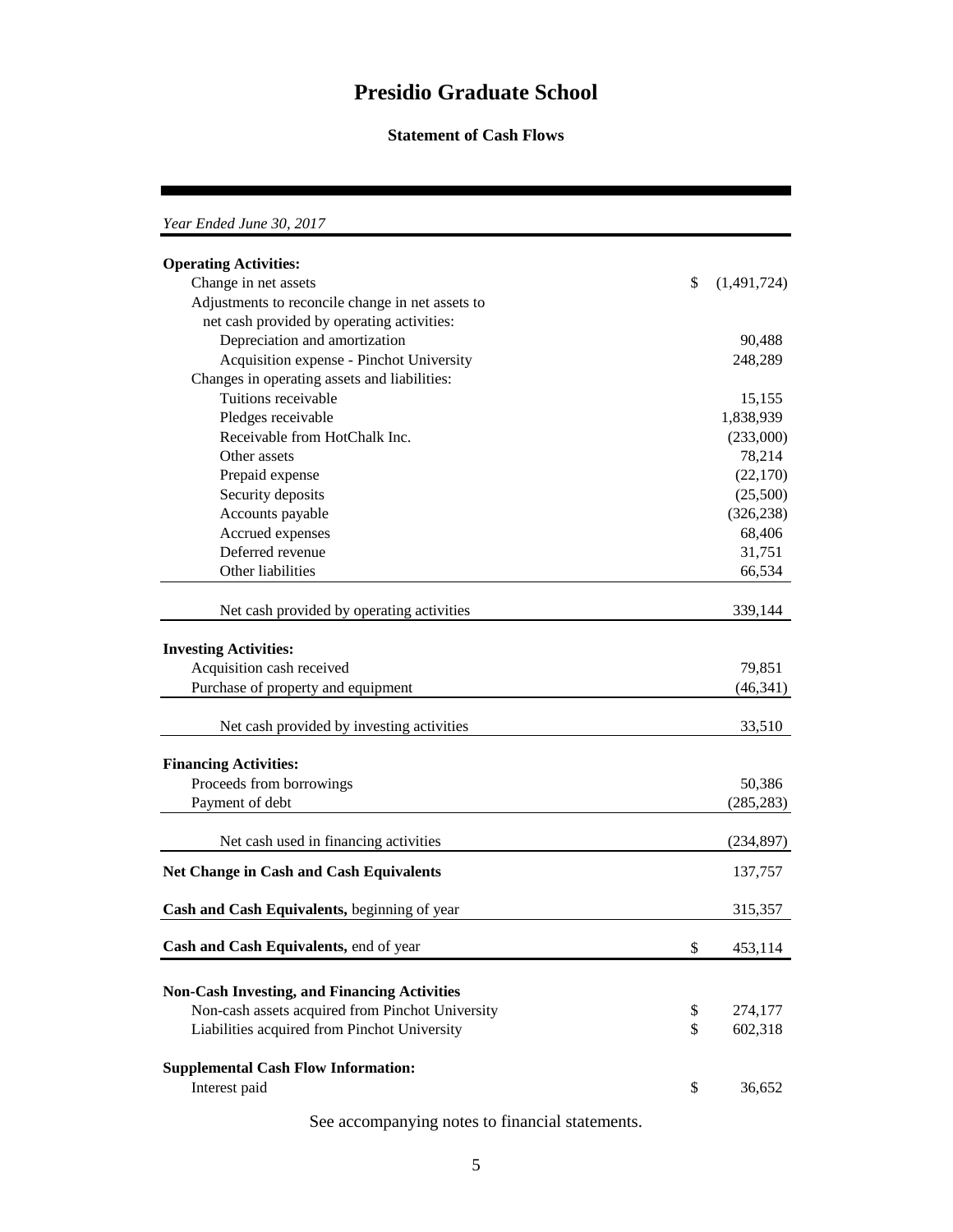#### **Notes to Financial Statements**

#### **Note 1 - Nature of Organization:**

Presidio Graduate School (the "School") is a private nonprofit institution of higher education organized under the laws of the State of California in 1990 and located in San Francisco, California. The School has pioneered the field of sustainable management education since 2003. The School also received authorization for Title IV funding from the Department of Education on January 2015. Presidio Graduate School offers degrees and certificates in Sustainable Management. Funding sources generally include tuition and fees charged to students and contributions and grants.

The School assists students in the financing of their education through private and institution awards as well as a federally-funded student loan program.

The School is accredited by the Western Association of Schools and Colleges (WASC), this accreditation is subject to periodic review and renewal.

The School's mission is to educate and inspire a new generation of skilled, visionary and enterprising leaders to transform business and public policy and create a more just, prosperous and sustainable world; across a range of disciplines, industries and sectors to bridge the gap between commerce and the common good.

As of July 27, 2016, Presidio Graduate School acquired certain assets and as consideration for the assets assumed certain liabilities of Pinchot University (the "University") under a purchase and sale agreement (the "Agreement"). The University is a Washington nonprofit corporation located in Seattle, Washington providing graduate and certificate programs in sustainability. Under the Agreement, the School has the right to matriculate all students attending the University and to assume the accreditations and licenses the University held to operate. The School matriculated students in the fall of 2016 and began holding classes in Seattle at that time.

#### **Note 2 - Summary of Significant Accounting Policies:**

#### a. Basis of Accounting

The School's financial statements are prepared on the accrual basis of accounting in accordance with generally accepted principles in the United States of America (GAAP). The School reports information regarding its financial position and activities according to three classes of net assets: unrestricted, temporarily restricted and permanently restricted.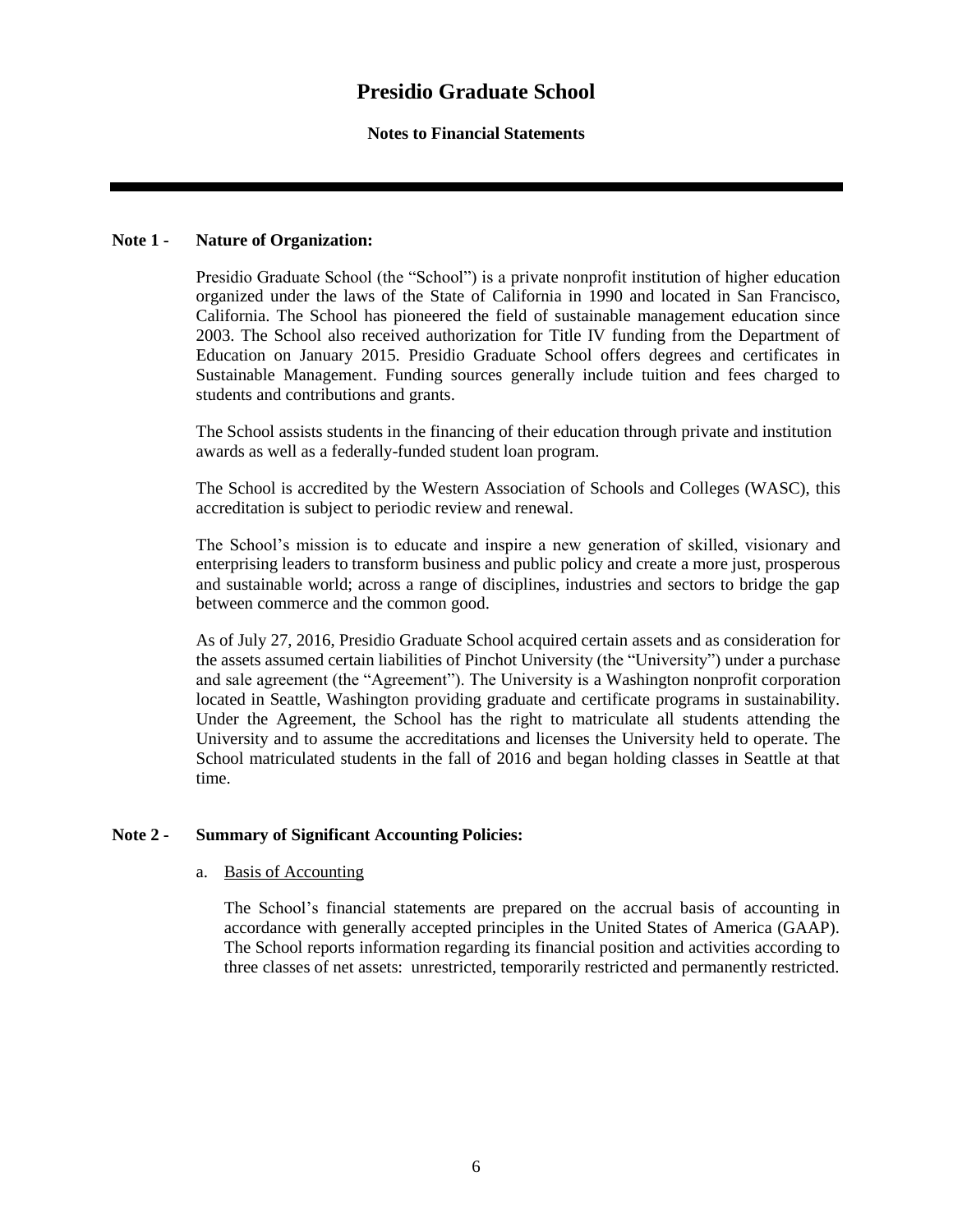#### **Notes to Financial Statements**

#### **Description of Net Assets**

Under accounting principles applicable to not-for-profit organizations, net assets and revenues, expenses, gains and losses are classified based on the existence or absence of donor-imposed restrictions. Accordingly, the net assets of the School and changes therein are classified and reported as follows:

*Unrestricted Net Assets* - net assets that are not subject to donor-imposed restrictions, unrestricted net assets may be designated for specific purposes by action of the Board of Directors or otherwise limited by contractual arrangements with outside parties.

*Temporarily Restricted Net Assets* - net assets that are subject to donor-imposed restrictions that can be fulfilled either by actions of the School pursuant to those specific restrictions and/or expire with the passage of time.

*Permanently Restricted Net Assets* - net assets that are subject to donor-imposed restrictions requiring the School to maintain the assets permanently. Such assets consist of the School's endowment funds. There are no permanently restricted net assets at June 30, 2017.

#### b. Revenues and Expenses

Tuition revenue is recorded as earned on a pro rata basis over the applicable terms of the academic year, which consists of fall, spring, and summer terms. Tuition payments received for future academic terms are deferred as a liability until tuition revenue is earned.

Tuition and fee revenues are reduced by student financial aid provided in the form of institutional scholarships and grants and donor funded scholarships.

Revenues are reported as increases in unrestricted net assets unless use of the related assets is limited by donor-imposed restrictions. The School reports gifts of land, buildings, and equipment as unrestricted support unless explicit donor stipulations specify how the donated assets must be used. Gifts of long-lived assets with explicit restrictions that specify how the assets are to be used and gifts of cash or other assets that must be used to acquire long-lived assets are reported as restricted support. Absent explicit donor stipulations about how long those long-lived assets must be maintained, the School reports expirations of donor restrictions when the donated or acquired long-lived assets are placed in service. Contributions of assets other than cash are recorded at their estimated fair value.

Expenses are reported as decreases in unrestricted net assets. Gains or losses on investments and other assets and liabilities are reported as increases or decreases in unrestricted net assets unless their use is restricted by explicit donor restrictions or by law. Expirations of temporary restrictions on net assets are reported as reclassifications between the applicable classes of net assets as the donor stipulated purposes are fulfilled and/or the stipulated time period elapses.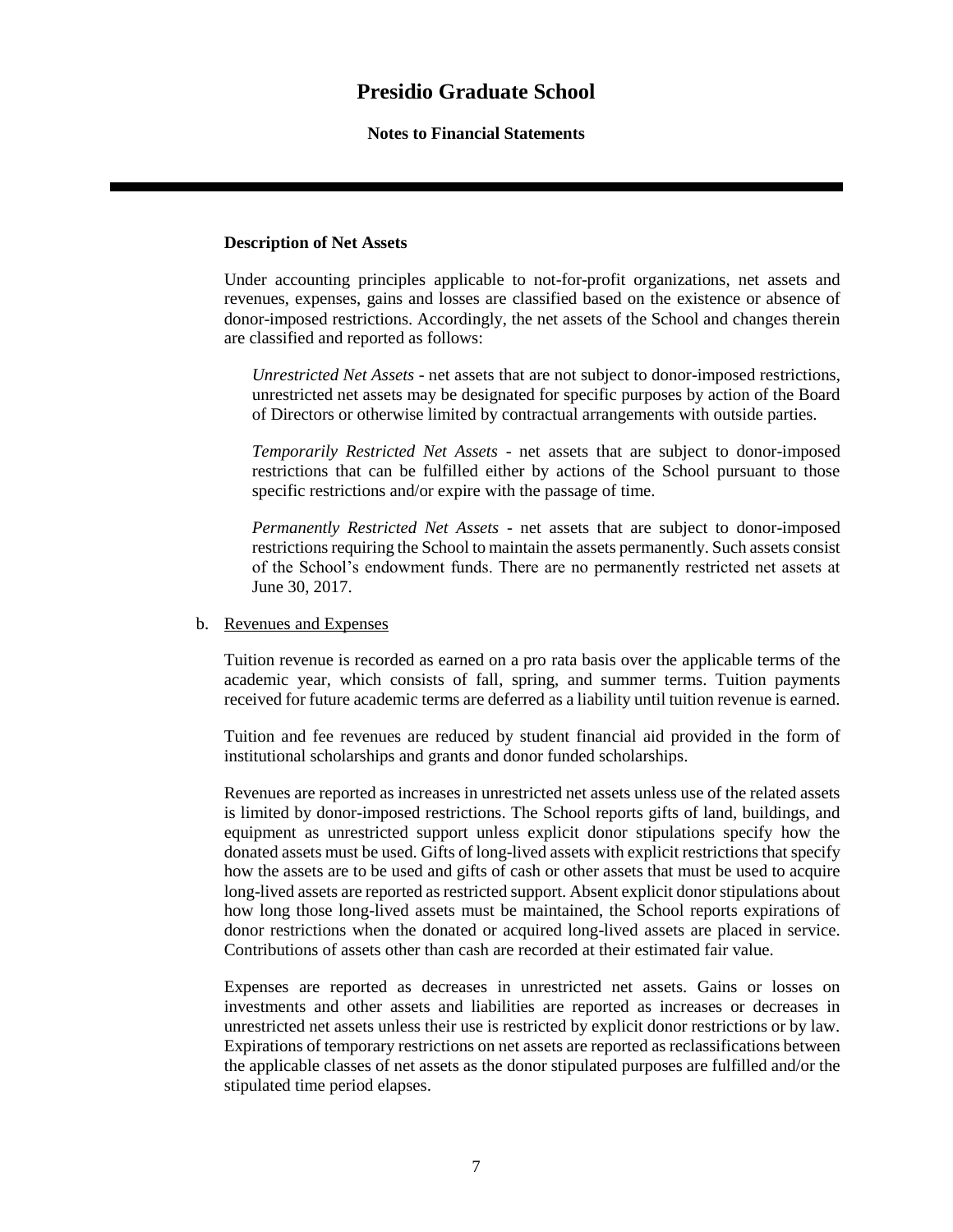#### **Notes to Financial Statements**

Contributions, including unconditional promises to give, are recognized as revenues in the period received. Conditional promises to give are not contributions until the conditions on which they depend are substantially met. Unconditional promises to give are donor commitments that are supported by verifiable documentation, and contain no ambiguous conditions. Contributions with donor-imposed restrictions that are met in the same year as received are reported as reclassifications from temporarily restricted to unrestricted net assets.

#### c. Cash and Cash Equivalents

The School considers all instruments with a maturity of three months or less at the time of purchase to be cash equivalents.

#### d. Tuitions Receivable

Tuitions receivable are carried at the unpaid balance of the original amount billed to students. Students are required to have paid in full or agreed to a payment plan before being admitted for future terms.

Receivables are less an estimate made for doubtful accounts based on a review of all outstanding amounts.

#### e. Pledges Receivable

Pledges receivable that are expected to be collected after one year are recorded at net realizable value, if the discount is determined to be material. Management uses the allowance method when estimating uncollectible pledges and has determined that no allowance is necessary.

#### f. Property, Plant, and Equipment

Property, plant, and equipment are stated at cost at the date of acquisition or fair value at the date of donation in the case of gifts less accumulated depreciation. Depreciation is computed on the straight-line basis over the estimated useful lives of equipment, library books, software, furniture, and intangible assets of 3 to 7 years. Leasehold improvements are amortized over the useful life or the remaining term of the property lease, whichever is shorter. The School's policy is to capitalize items purchased or donated with a cost or fair value in excess of \$500. Maintenance and repairs are charged to expense as incurred.

#### g. Functional Expenses

The cost of providing program and supporting services have been summarized on a functional basis in the statement of activities and changes in net assets. Directly identifiable expenses are charged to the related program or service benefited. Indirect expenses are allocated to programs and services based principally on the percentage of personnel time spent in each area or management's estimate of usage. For the year ended June 30, 2017, \$60,563 of fundraising costs are included in Institutional Support in the Statement of Activities and Changes in Net Assets.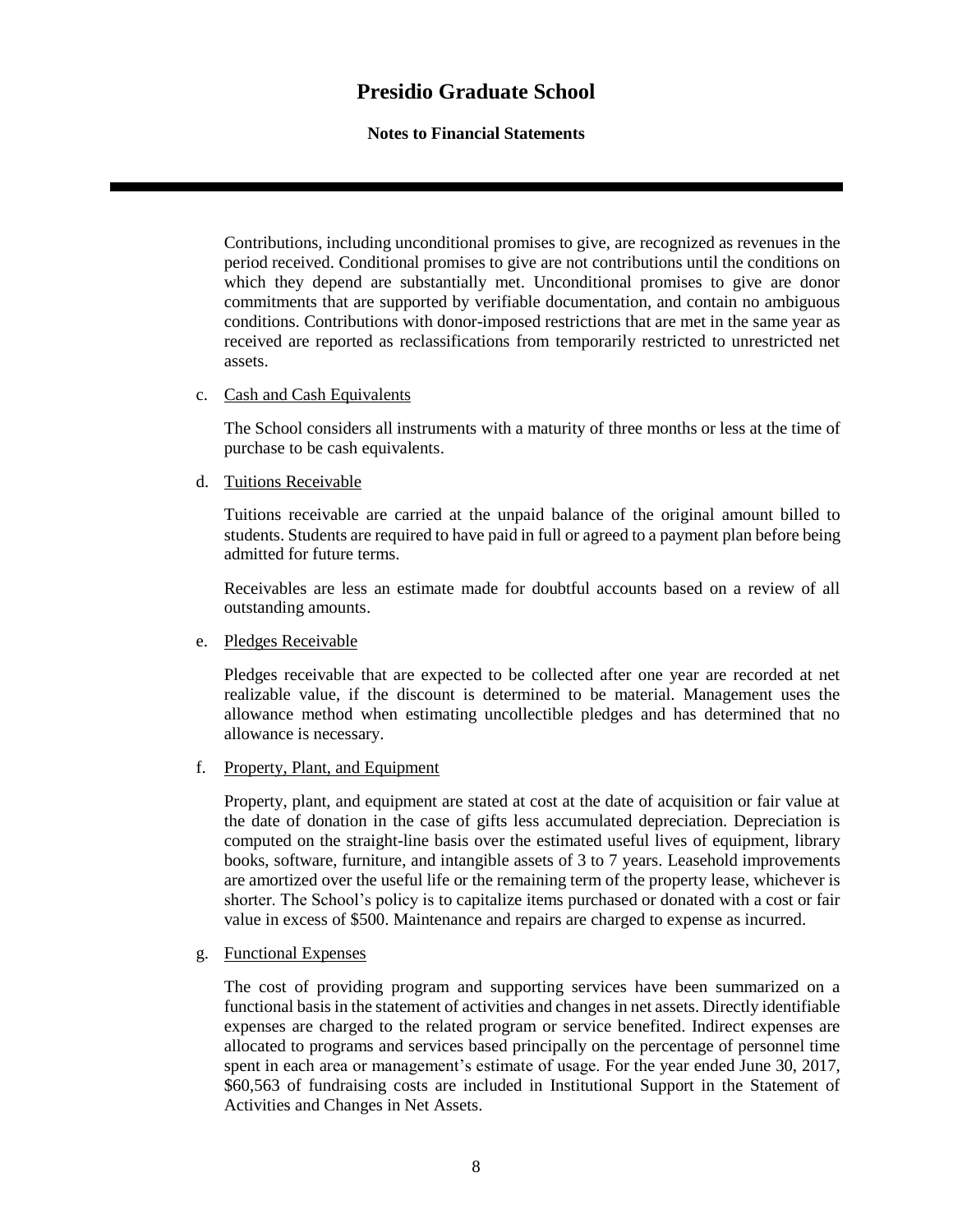#### **Notes to Financial Statements**

#### h. Advertising Costs

The School expenses costs incurred for advertising when incurred. Advertising for the purpose of generating tuition revenue amounted to \$74,457 for the year ended June 30, 2017.

#### i. Income Taxes

The School is a tax-exempt organization under Internal Revenue Service Code section 501(c)(3) and the California tax code. The Financial Accounting Standards Board issued guidance on accounting for uncertainty in income taxes, which the School has adopted. Management evaluated the School's tax positions and concluded that the School had maintained its tax-exempt status and had taken no uncertain tax positions that required adjustment to the financial statements. Therefore, no provision or liability for income taxes has been included in the financial statements.

#### j. Concentrations

The School has cash deposits, which are in excess of federally insured limits.

Contributions for the year ended June 30, 2017 are comprised on \$625,000 from one donor of which \$25,000 remains in pledges receivable at June 30, 2017. The contribution receivable is unrestricted. Subsequent to year-end, the same donor gave an unrestricted gift of \$1,000,000 to the School. With the receipt of this gift the board resolved that \$500,000 be placed into endowment for the benefit of Presidio Graduate School. Any earnings from investment of these funds may be used for student scholarships, but the corpus shall remain protected for future use of the School according to the board's direction.

k. Use of Estimates

The preparation of financial statements in conformity with accounting principles generally accepted in the United States of America requires management to make estimates and assumptions that affect the reported amounts of assets and liabilities and disclosures of contingent assets and liabilities at the date of the financial statements and the reported amounts of revenues, expenses and other changes in net assets during the reporting period. The most significant estimates relate to allowances for doubtful accounts, the fair value of certain assets and liabilities, the collectability of pledges, and allocation of certain expenses to functional expense categories. Actual future results could differ materially from these estimates.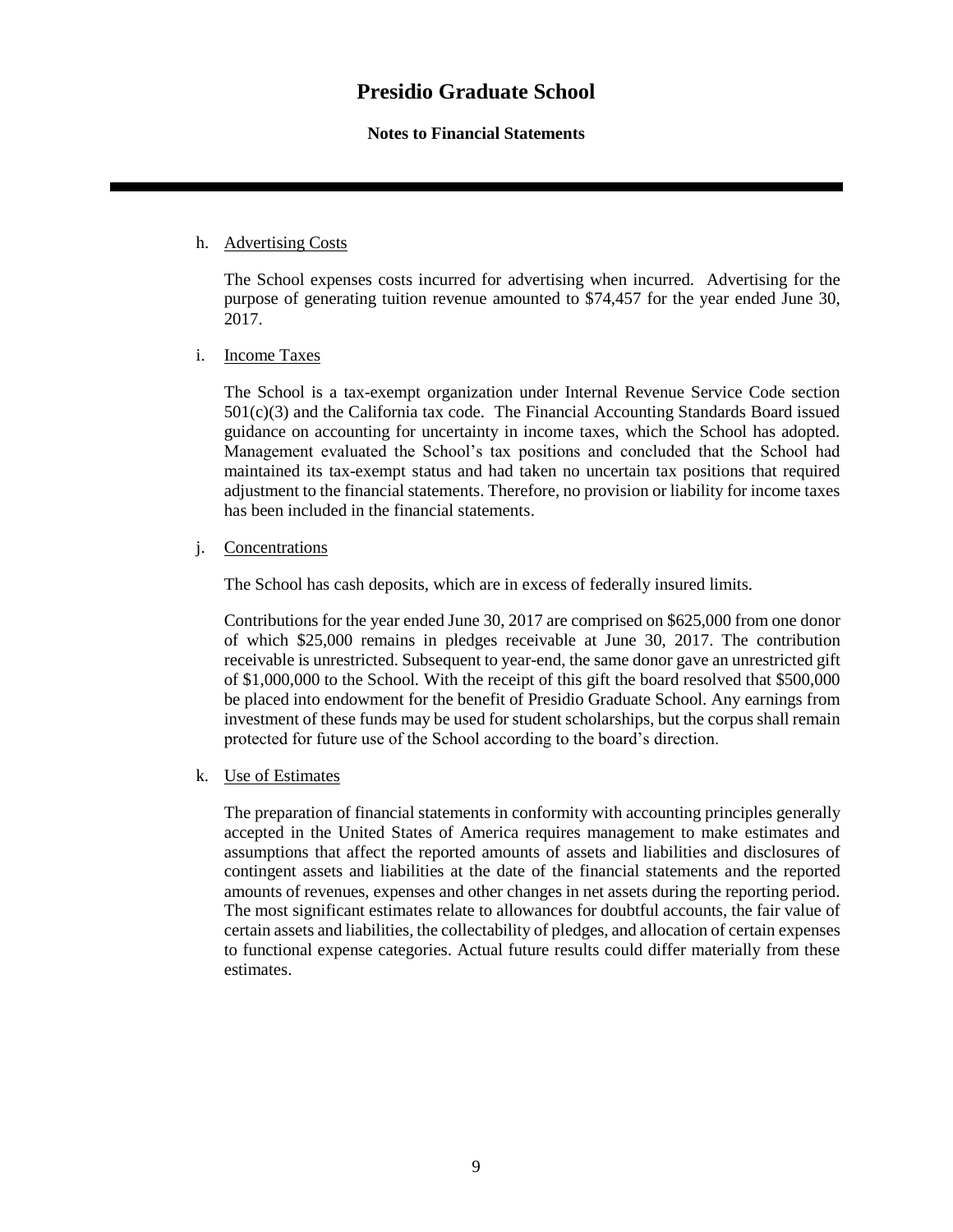#### **Notes to Financial Statements**

#### l. Recent Accounting Pronouncements

#### *Adopted:*

In August 2014, the Financial Accounting Standards Board (FASB) issued Accounting Standards Update (ASU) 2014-15, Presentation of Financial Statements - Going Concern: Disclosure of Uncertainties about an Entity's Ability to Continue as a Going Concern (Topic 205). The amendments in this update requires management to evaluate whether there are conditions or events, considered in the aggregate, that raise substantial doubt about the entity's ability to continue as a going concern, which is currently performed by the external auditors. Management is required to perform this assessment for both interim and annual reporting periods and must make certain disclosures if it concludes that substantial doubt exists. periods thereafter. The School adopted this standard for the year ending June 30, 2017. The adoption did not have any effect on the financial statements.

#### *Pronouncement effective in the future:*

In August 2016, the FASB issued ASU 2016-14 – *Not-For-Profit Entities (Topic 958): Presentation of Financial Statements of Not-For-Profit Entities.* The amendments in this ASU are designed to make improvements to the information provided in financial statements and accompanying notes of not-for-profit entities. The amendments set forth the FASB's improvements to net asset classification requirements and the information presented about a not-for-profit entity's liquidity, financial performance, and cash flows. The amendments in the update are effective for annual financial statements issued for fiscal years beginning after December 15, 2017. Early application of the amendments in the update is permitted. The School is currently evaluating the impact of this pronouncement on its financial statements.

In February 2016, the FASB issued ASU 2016-02 – *Leases (Topic 958)*. The new standard will supersede much of the existing authoritative literature for leases. This guidance requires lessees, among other things, to recognize right-of-use assets and liabilities on their balance sheet for all leases with lease terms longer than twelve months. The standard will be effective for the fiscal year beginning after December 15, 2019 with early application permitted. The School is currently evaluating the impact of this pronouncement on its financial statements.

#### m. Subsequent Events

The School has reviewed the results of activities for the period of time from the end of its fiscal year on June 30, 2017 through March 27, 2018, the date the financial statements were issued. Except as described in Note 2j and 14, there were no material subsequent events that required recognition or additional disclosure in these financial statements.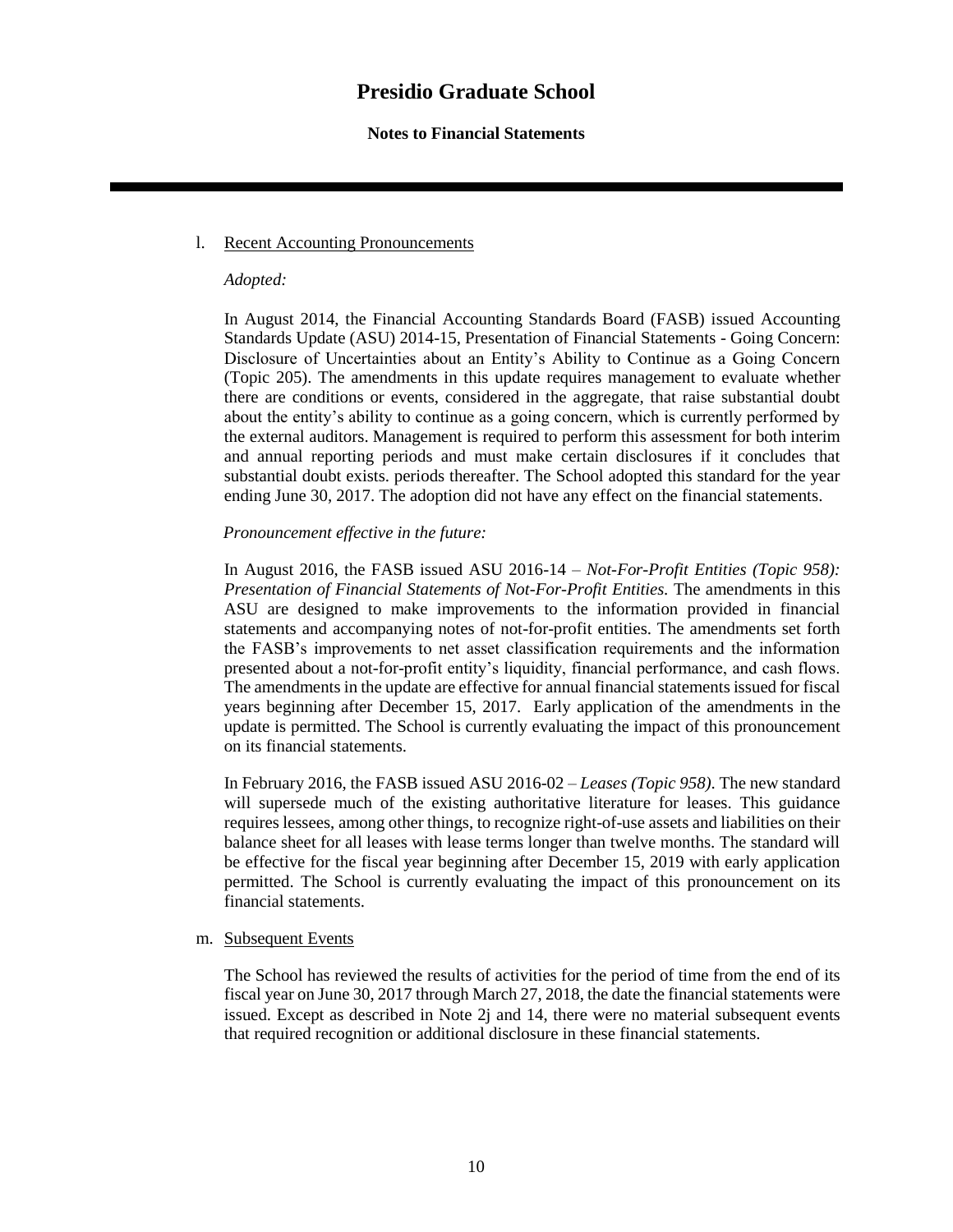#### **Notes to Financial Statements**

#### **Note 3 - Pledges Receivable:**

At June 30, 2017, pledges receivable has a balance of \$93,975. All pledges are receivable in less than one year.

#### **Note 4 - Receivable from HotChalk, Inc.:**

On November 16, 2015 the School entered into an Administrative Service Agreement with HotChalk, Inc. a Delaware Corporation with principal office located in Campbell, California. HotChalk provided bundled services and technology and made significant investments of capital in support of the School's goal to expand program offerings to include fully online programs.

On January 7, 2017, a settlement agreement was made between the School and HotChalk. The settlement agreement includes payments to the School totaling \$333,000 over the following nine months. It also entitles the School to a perpetual license to certain software packages and hosting in exchange for \$3,000 per quarter.

The settlement agreement releases both parties from claims and obligations under the Administrative Service Agreement. As of June 30, 2017, HotChalk owed a remaining balance of \$233,000 to the School, which was paid subsequent to year-end.

#### **Note 5 - Refundable Bond:**

The School has a refundable bond for the benefit of Washington Higher Education Coordinating Board in the amount of \$250,000. The principal for the refundable bond is held by a surety company and is to be held for at least two years following the cancellation of the bond to cover any claims against the School. The principal currently earns interest at a rate of 0.4% annually. As of June 30, 2017, there is \$5,413 in accrued interest included in Other assets.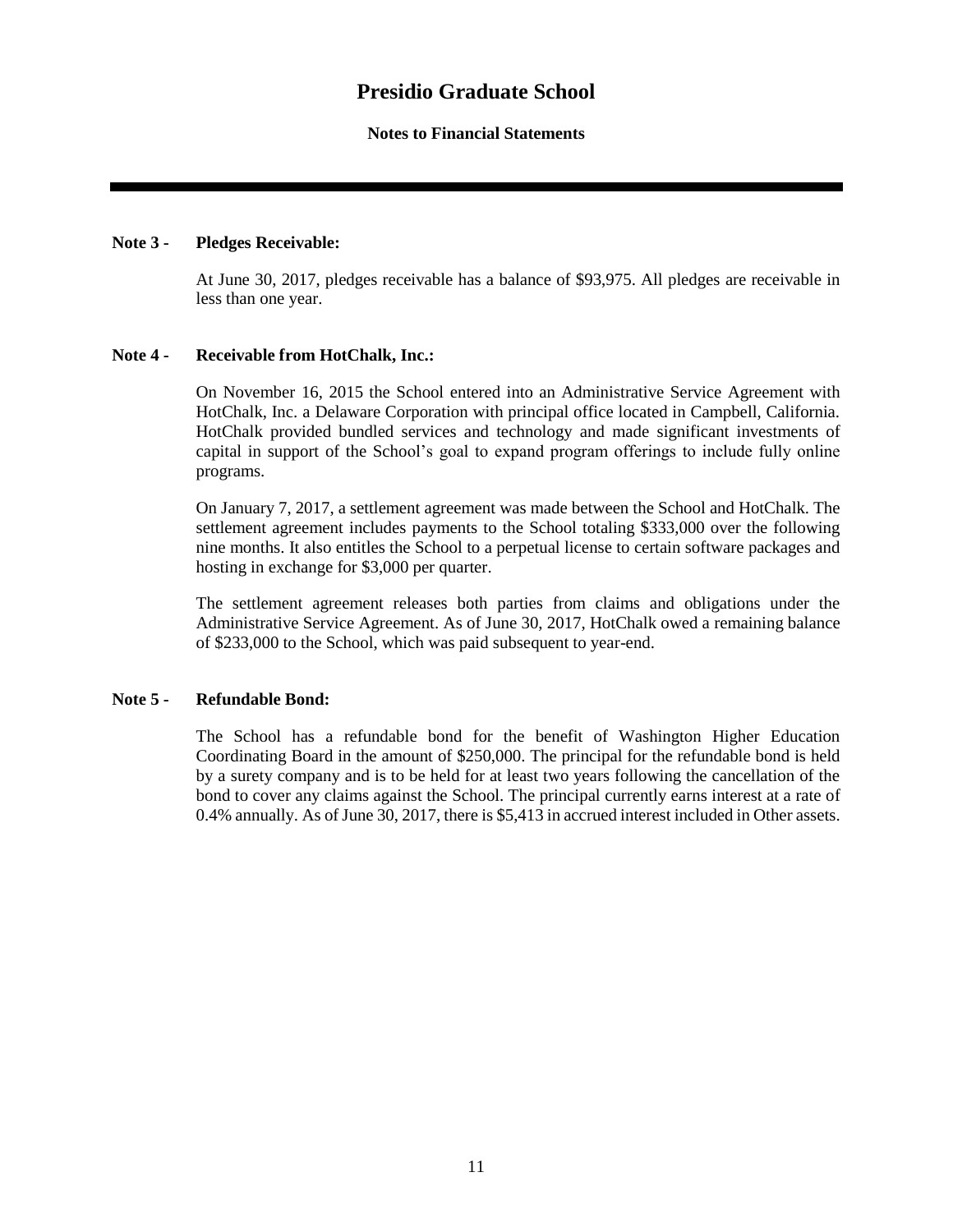**Notes to Financial Statements**

#### **Note 6 - Property and Equipment:**

Property and equipment consists the following at June 30, 3017:

| Library                                         | \$<br>51,071  |
|-------------------------------------------------|---------------|
| Furniture and fixtures                          | 112,182       |
| Computer and office equipment                   | 146,904       |
| Computer software                               | 58,399        |
| Intangibles                                     | 87,334        |
|                                                 |               |
|                                                 | 455,890       |
| Less: accumulated depreciation and amortization | (347, 779)    |
|                                                 |               |
| Net property and equipment                      | \$<br>108,111 |

Depreciation and amortization expense amounted to \$98,488 for the year ended June 30, 2017. All furniture and equipment is collateral for the note payable (see Note 7).

#### **Note 7 - Notes Payable:**

The School has a business credit line available with Wells Fargo Bank for a total of \$50,000. The business credit line bears interest at 10.5%. There was no balance outstanding on the business credit line at June 30, 2017.

The School has a term loan agreement dated February 10, 2015 with Wells Fargo Bank. The note is secured by accounts receivable, inventory, property and equipment, and other assets. Interest accrues on the unpaid outstanding balance of credit as a fixed rate of 5.75%. Installments of principal commenced on March 15, 2015, continuing monthly through February 15, 2020. The balance outstanding at June 30, 2017 was \$186,920.

The School has a loan with Nonprofits Insurance Alliance of California with an outstanding balance of \$13,080 as of June 30, 2017. Interest accrues on the unpaid outstanding balance of credit at fixed rate of 6%. Re-payment of the loan began on September 1, 2016 with monthly installment payments until the loan matured on August 1, 2017.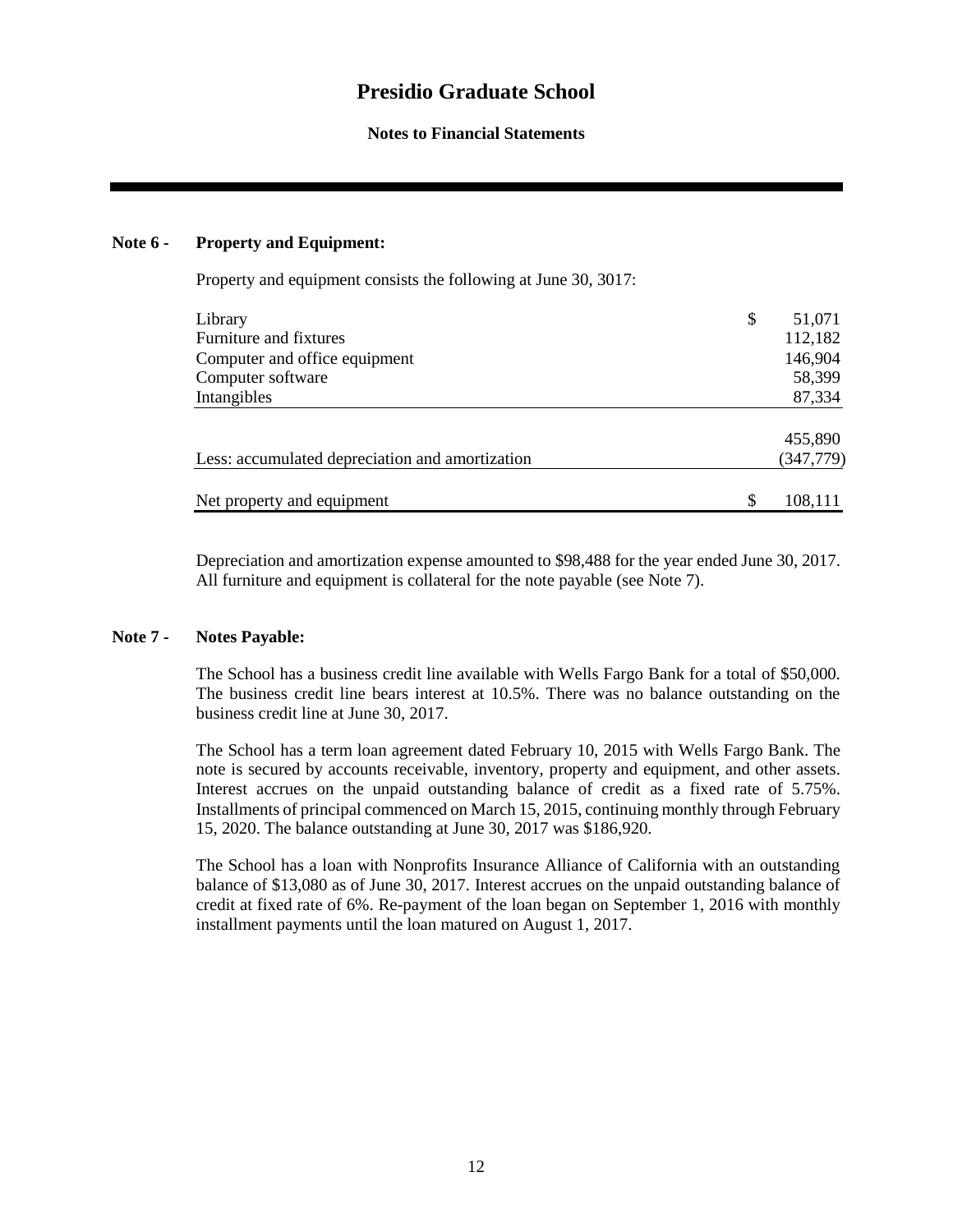#### **Notes to Financial Statements**

Payments due on the loans are as follows:

| Total       | \$<br>200,000 |
|-------------|---------------|
| 2020        | 47,125        |
| 2019        | 71,902        |
| 2018        | \$<br>80,973  |
| June 30,    |               |
| Year ending |               |

#### **Note 8 - Acquisition Indebtedness:**

The School assumed responsibility for payment of a Line of Credit (LOC) and the balance of a term loan under the agreement with Pinchot University.

The LOC is with Beneficial State Bank for \$170,000 and the full amount is outstanding as of June 30, 2017. The LOC matured on November 30, 2016 and has an interest rate of 3% annually.

The term loan agreement, dated December 20, 2013 with Beneficial State Bank, in the amount of \$470,000. Interest accrues on the unpaid outstanding balance of credit at a fixed rate of 5.375%. Installments of principal commenced on January 29, 2014, continuing monthly thereafter until the acquisition agreement date of July 27, 2016. On that date, the School was to assume the debt with an outstanding balance of \$250,979. The term loan to the Bank has had its monthly payments made by use of assets belonging to Pinchot University, subsequent to the date of the purchase and sale agreement. As of June 30, 2017, the outstanding balance on this loan is \$164,549.

The LOC was forebeared by Beneficial State Bank (the Bank) after its maturity date. The Bank had not issued a Notice of Default through the date of these financial statements. The School is currently working with the Bank to formally assume the LOC and term loan or sign new loan agreements.

#### **Note 9 - Temporarily Restricted Net Assets:**

Temporarily restricted net assets were released from donor restrictions during the year ended June 30, 2017 as follows:

| Time    | ጦ | 35,000  |
|---------|---|---------|
| Purpose | Φ | 387,767 |
| Total   | ◡ | 422,767 |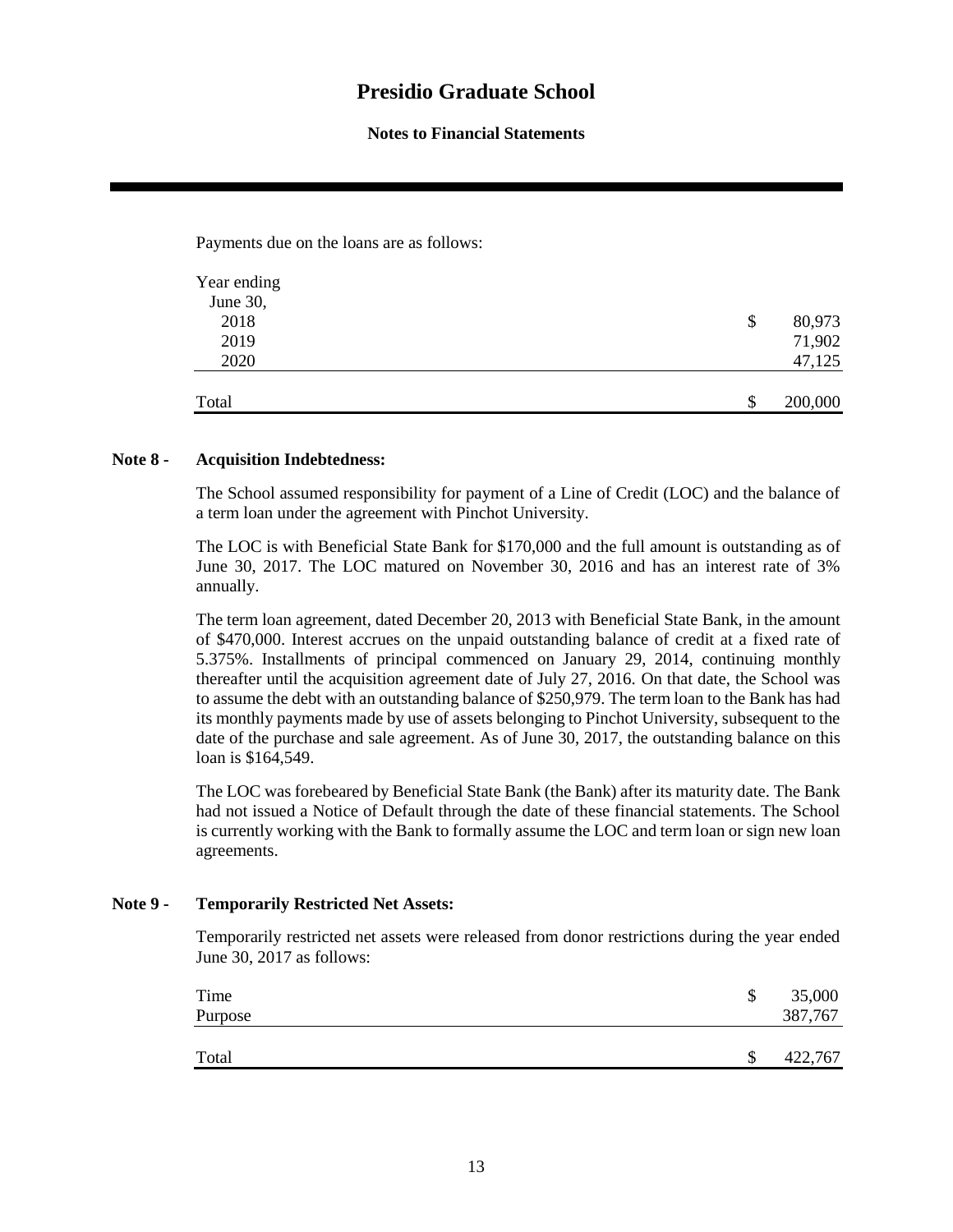**Notes to Financial Statements**

| Temporarily restricted net assets are restricted for the following purposes as of June 30, 2017: |     |                   |  |  |  |  |  |
|--------------------------------------------------------------------------------------------------|-----|-------------------|--|--|--|--|--|
| Time<br>Purpose                                                                                  | SS. | 85.450<br>187,203 |  |  |  |  |  |
| Total                                                                                            | S.  | 272.653           |  |  |  |  |  |

At June 30, 2016, there was a pledge receivable of \$2,000,000 that was temporarily restricted for purpose. During the year ended June 30, 2017, the School received \$500,000 from the donor - \$250,000 was restricted for faculty, academic, or online programs and \$250,000 was restricted for scholarships. The full amount of \$250,000 for programs was released from restriction on the statement of activities and \$94,356 was released for scholarships with \$155,644 remaining unreleased. Subsequent to the School's receipt of the funds, the donor cancelled \$1,500,000 of the remaining pledge receivable but allowed the School to keep the unreleased funds for future scholarships.

#### **Note 10 - Commitments:**

#### Office Space - San Francisco

The School entered into a three-year lease agreement on June 6, 2015 for office space located in the Presidio of San Francisco. The agreement includes base monthly rent of \$12,621 to \$13,400 as well as operating charges billed monthly based on a percentage of actual charge incurred by the landlord.

#### Classroom Space - San Francisco

The School has an agreement with Alliant International University for classroom and office space through December 31, 2017 on an as needed basis. The agreement is cancellable with 30 days' notice by either party. The agreement was renewed with similar terms through May 31, 2018.

#### Classroom, Meeting, Office Space - Seattle

Related to the acquisition of the University, the School signed a three-year agreement for classroom, meeting and office space with HUB in Seattle with a minimum monthly rent of \$8,000. The rent escalates as enrollment increases in excess of 15 students with 30 students being \$12,500 per month.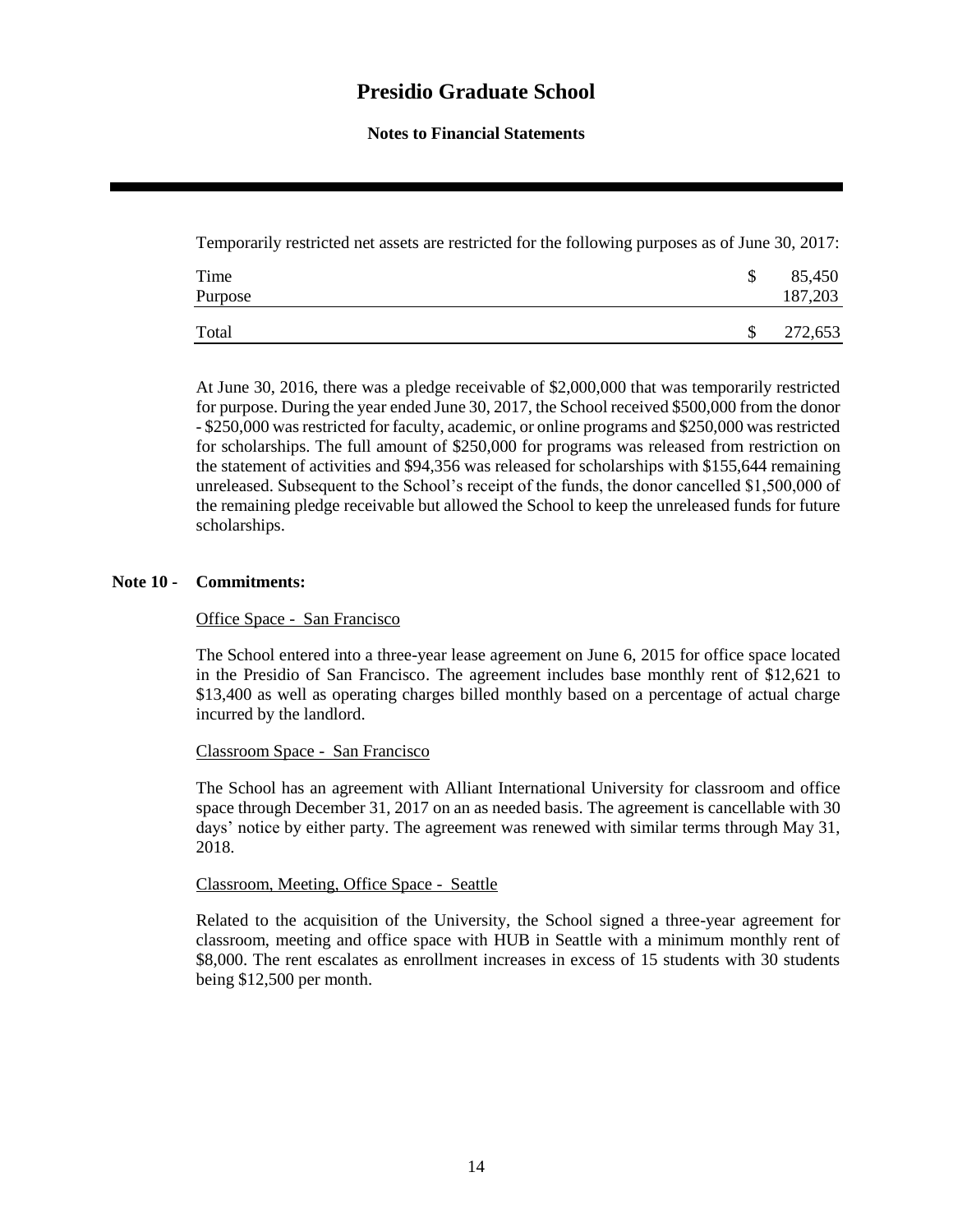#### **Notes to Financial Statements**

#### Conference Center - Seattle

Also related to the acquisition, the School signed a three-year agreement with a conference center for lodging and meeting space to be used for the weekend intensive course sessions which are part of a degree program. The School typically pays a minimum of \$22,500 for each weekend session.

Future non-cancellable lease commitments as of June 30, 2017 are as follows:

| \$<br>463,800 |
|---------------|
| 321,000       |
| 8,000         |
| 792,800       |
| S             |

The School's rent expense under all lease agreements (including Presidio operating charges and agreements described above) amount to \$500,263 for the year ended June 30, 2017.

#### **Note 11 - Retirement Plans:**

The School maintains a 401(k) retirement plan (the Plan). Employees may begin to participate in the Plan at their date of employment. The Plan is funded by employee and matching employer contributions. The School matches employee contributions up to 4% of compensation. The School's matching contribution money is vested immediately. Contributions made by the School amounted to \$30,280 for the year ended June 30, 2017.

#### **Note 12 - Contingencies:**

Federal grants, including financial aid which the School administers and for which it receives reimbursements, which the University administers require the fulfillment of certain conditions as set forth in the grant instruments and are subject to audit and final acceptance by the U.S. Department of Education (the Department). Failure to fulfill the conditions could result in return of the funds to the Department. Management is of the opinion that the School has complied with the terms of all agreements and that the results of such audit will not have a significant effect on the financial position or results of activities of the School.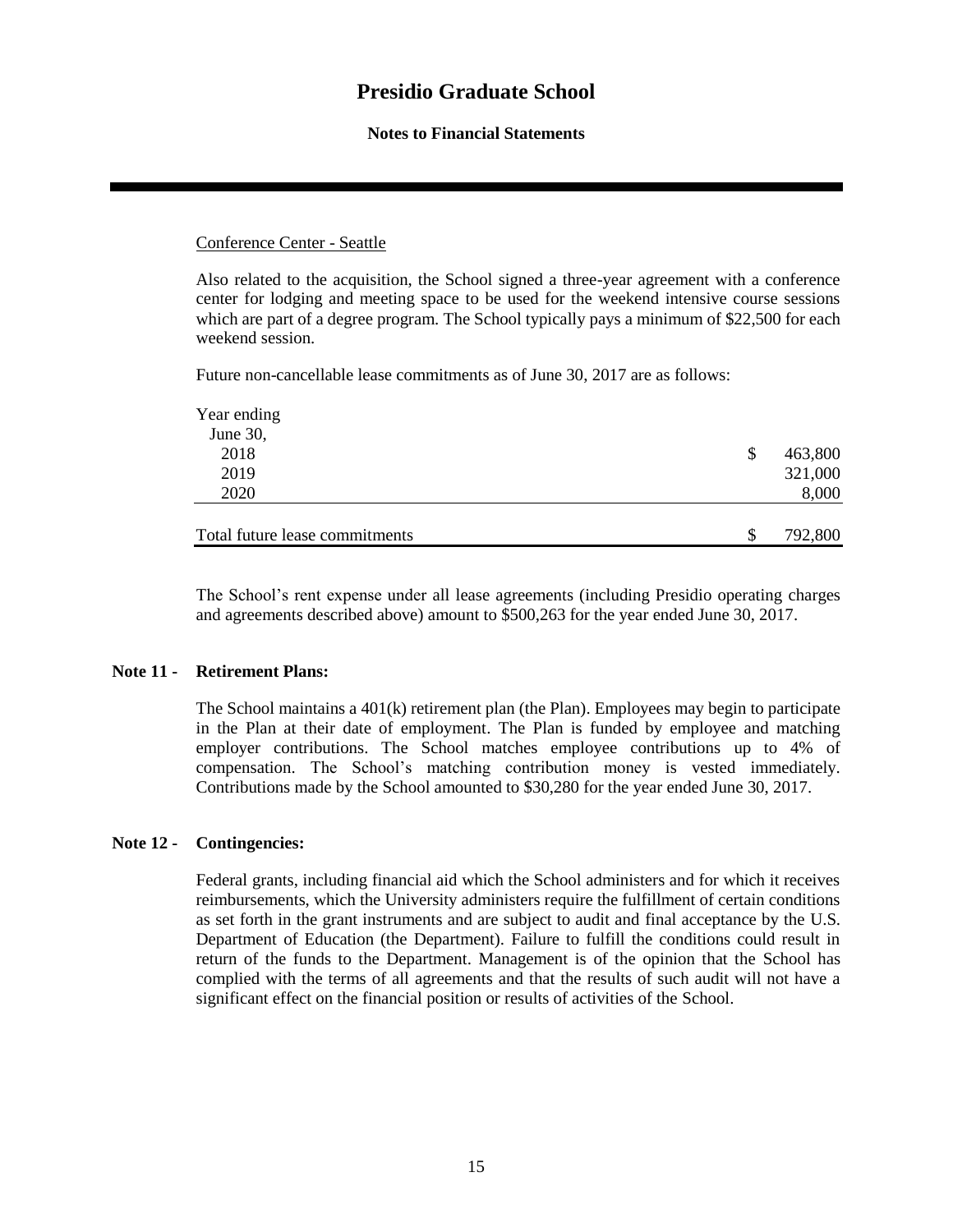**Notes to Financial Statements**

#### **Note 13 - Related Party Transactions:**

The School received contributions of \$832,314 from members of its Board of Directors, staff, companies and organizations for which they represent. Pledges outstanding at June 30, 2017 from these parties totaled \$25,000.

#### **Note 14 - Subsequent Event:**

Effective February 22, 2018 the School signed a change of control agreement with an international education organization (the Organization). The agreement provides that the Organization will commit up to \$5 million in gifts and grants to the School over five years following the closing date of the agreement. The School will allow the Organization to appoint seven of its eleven board members. The closing date of the agreement is to occur after certain disclosures, warranties, consents from appropriate accrediting agencies, financial covenants and amended by-laws are fulfilled and exchanged. The agreement will terminate if closing has not occurred within one year from the effective date of the agreement.